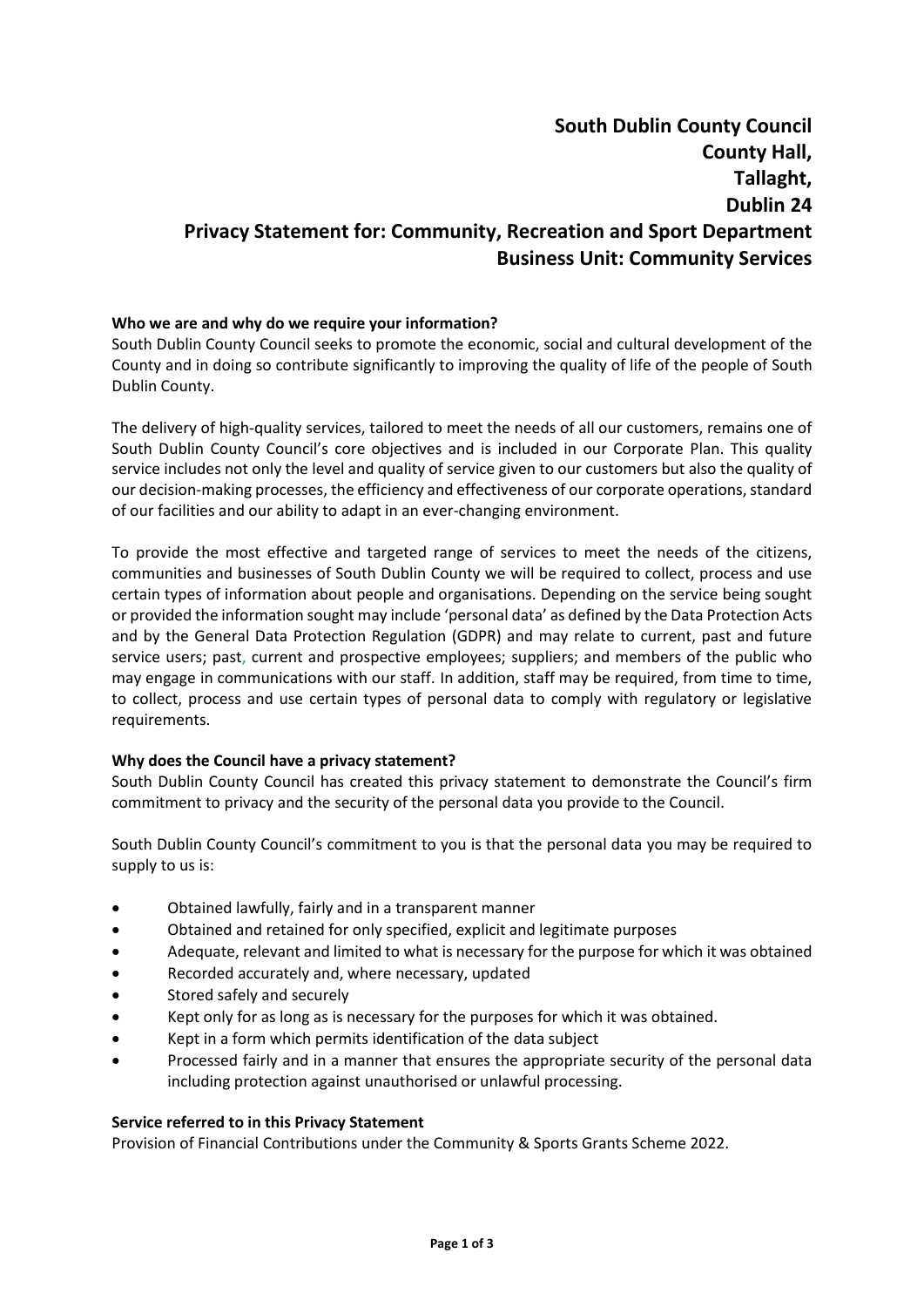## **Personal data required**

Name, address, email; telephone/mobile number.

## **Specific and legitimate purpose for which the personal data is being sought**

To process payment of Community & Sports Grants.

## **Legal basis under which the information is required to be supplied**

Section 66 of the Local Government Act 2001

## **Other organisations/bodies/entities that the Council will be required to share data with, or obtain data from, in order to provide the required service**

No personal data sharing takes place but other data relating to the applicant/organisation/group are shared for payment purposes with the Council's and the applicant group/organisation's Bank.

## **How your personal data will be kept safe from unauthorised or unlawful processing**

- The data will be retained electronically on a password protected spreadsheet on a secure network
- Hardcopy data will be held in a locked cabinet
- Online applications are securely stored on the Council's server, with restricted access.

## **Period for which your personal data will be retained**

The data collected under this scheme will be stored for a period of 5 years.

#### **Contact Details**

In order to communicate with you, the Council will ask for your contact details. You do not have to provide all contact details but providing more, such as email, phone, address, makes it easier for the Council to communicate with you.

#### **Your Data Protection Rights**

- You have the right to request access to personal data held about you, obtain confirmation as to whether data concerning you exists, be informed of the content and source of data and check its accuracy. In addition, if the data held by South Dublin County Council is found to be inaccurate, you have the right to have the data corrected by the Council.
- You may request to have information erased, object to direct marketing and to restrict the processing of your information, including automated decision-making.
- You have the right to request data portability (transfer) of personal data held electronically by the Council to another data controller where technically feasible.
- You may withdraw consent at any time where processing is based entirely on your consent.
- Please note that to help protect your privacy the Council will take steps to verify your identity before granting access to personal data.
- Data access requests should be made in writing and addressed to the Data Protection Officer, South Dublin County Council, County Hall, Tallaght, Dublin 24. E-Mail: [dataprotection@sdublincoco.ie](mailto:dataprotection@sdublincoco.ie)  Telephone: 01-4149000.

#### **Right of Complaint to the Office of the Data Protection Commission**

If you are not satisfied with the outcome of the response you receive in relation to a data access request or are unhappy with the manner of the processing of your data by South Dublin County Council, then you are entitled to make a complaint to the Data Protection Commission who may investigate the matter for you.